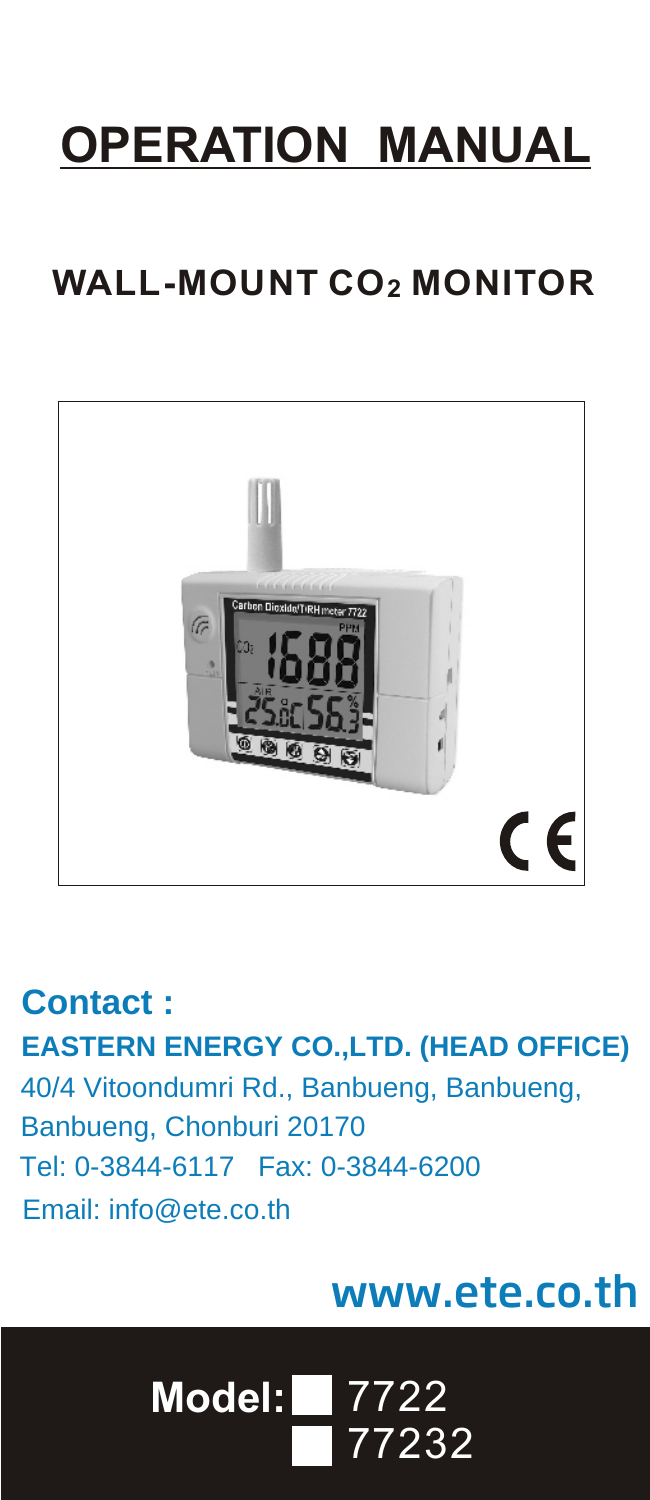# **INTRODUCTION**

Thank you for purchasing this wall mount  $CO<sub>2</sub>$  monitor. It could measure the  $CO<sub>2</sub>$ level, air temp., dew point, wet bulb temp. and humidity (DP, WB, RH are for models 7722/77232) and is an ideal instrument for indoor air quality (IAQ) diagnosis.

Poor indoor air quality is considered unhealthy because it causes tiredness, loss of ability to concentrate, and even illness(ex. Sick Building Syndrome). IAQ monitoring and survey, especially on  $CO<sub>2</sub>$ level and air ventilation become widely applied in public areas such as offices, classrooms, factories, hospitals and hotels. It is also suggested in regulations of industrial hygiene in some countries. (See appendix)

With NDIR (non-dispersive infrared) sensor used, this  $CO<sub>2</sub>$  monitor is stable in long term monitoring. And the built-in alarm output is especially helpful in ventilation control and HVAC system performance verification.

#### **Features:**

- Triple displays of  $CO<sub>2</sub>$  level, temp. and humidity (7722/77232)
- $\bullet$  Stable NDIR sensor for CO<sub>2</sub> detection
- s Statistics of weighted average TWA (8 hours weighted average) STEL(15 minutes weighted average)
- $\bullet$  Visible and audile CO<sub>2</sub> warning alarm
- Alarm output for ventilation control
- and manual CO $_2$  calibration ABC(Automatic Baseline Calibration)
- PC connect via RS232 interface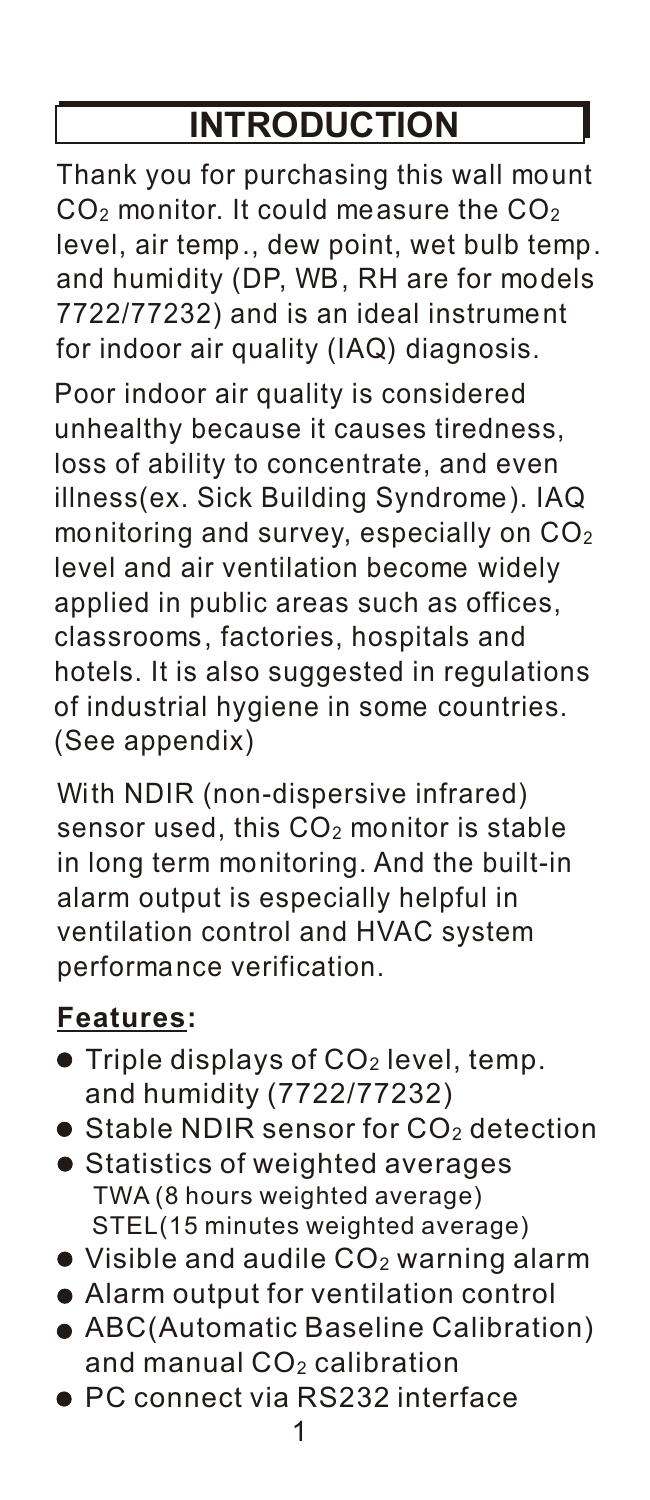# **MATERIAL SUPPLIED**

This package contains:

- $\sqrt{\phantom{a}}$  Meter
- Adaptor
	- Operation manual
		- Plain white box

Optional accessory:

- 33% calibration salt (VZ0033AZ1)
- 75% calibration salt (VZ0075AZ1)
- RS232 cable and software

# **POWER SUPPLY**

The meter is powered by an AC adaptor (12V/1A output).



### **Symbols**

| MAX/MIN            | Maximun/Minimum readings       |  |  |
|--------------------|--------------------------------|--|--|
| <b>TWA</b>         | Time weighted average(8 hours) |  |  |
| <b>STEL</b>        | Short-term exposure limit      |  |  |
|                    | (15 minutes weighted average)  |  |  |
| DP                 | Dew point temp. (7722,77232)   |  |  |
| AIR                | Air temp.                      |  |  |
| <b>WBT</b>         | Wet bulb temp. (7722,77232)    |  |  |
| $\frac{0}{0}$      | Unit of relative humidity      |  |  |
| $^{\circ}$ E (C/F) | Celsius/Fahrenheit             |  |  |
| AVG/CO/            |                                |  |  |
| ALM/HLD/           | Vain icons in these models     |  |  |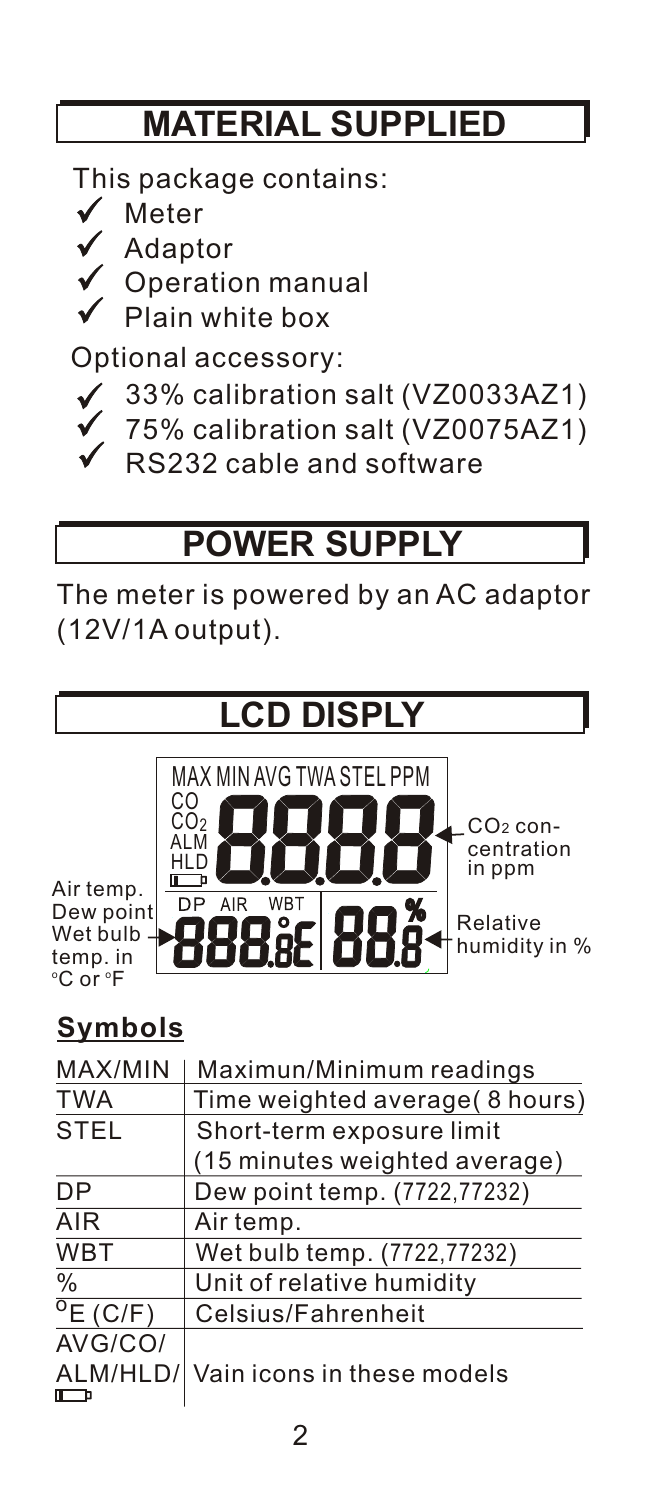# **KEYPAD**



Enter setup mode. Save and finish settings.



Enter CO<sub>2</sub> calibration with **Enter RH calibration with**  $\Box$ **.** Exit setup page/mode.



Reset the meter and clear MAX/MIN. Terminate during calibration.



Select AIR, DP, WBT temp. display. (7722/77232 only) Select mode or increase value in calibration and setup.



Activate MAX, MIN, STEL,TWA function. Select mode or decrease value in calibration and setup.

# **OPERATION**

# **POWER ON/OFF**

Plug in the adaptor and the meter turns on automatically with a short beep. It performs 30 sec. countdown(Fig.1) for meter warm up, then enters normal mode with current CO<sub>2</sub>, temp.and humidity(7722/77232) readings displayed (Fig.2).

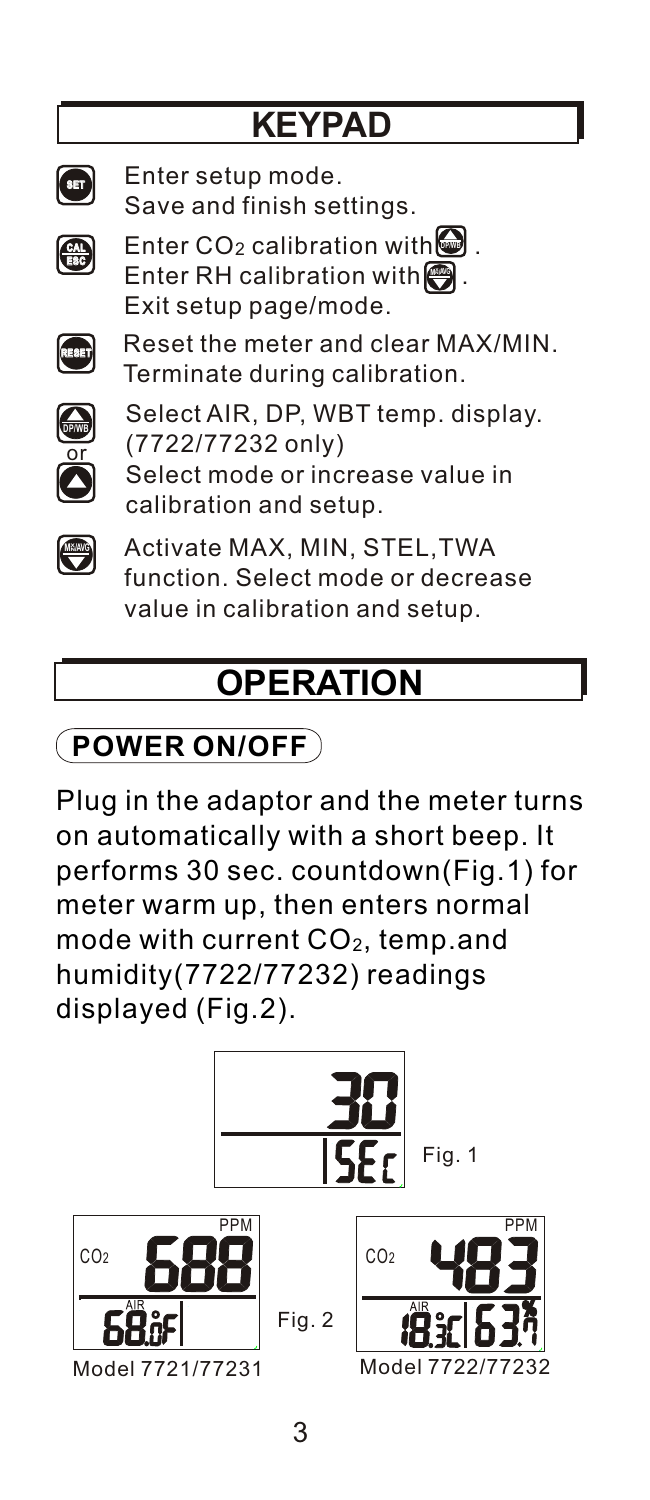## **TAKING MEASUREMENT**

The meter starts taking measurement after power on and updates readings every second. In the condition of opera -ting environment change (ex. from high to low temp.), it takes 30 sec to respond for  $CO<sub>2</sub>$  sensor and 30 minutes for RH.

**NOTE:** Do not hold the meter close to face in case that exhalation affects CO2 levels.

**AIR(all models),DP,WBT(7722/77232)**

**Press**  $\bigcirc$  **to switch temp. display. The** lower left LCD will cycle through air temp., Dew point temp. (Fig.3), and wet bulb temp.(Fig.4).





# **MAX,MIN, STEL,TWA**

**Under normal mode, presstri**key to see the minimum, maximum, and weighted **a**verage readings. Press $\bigcirc$  key, it displays MIN, MAX, STEL, TWA in sequence and returns to normal mode.

In MIN and MAX modes, it shows the minimum and maximum reading of  $CO<sub>2</sub>$  on the upper LCD. The reading of AIR or DP or WB temp. and humidity (7722/77232) shows on the lower LCD.

(Fig.5)



Fig.5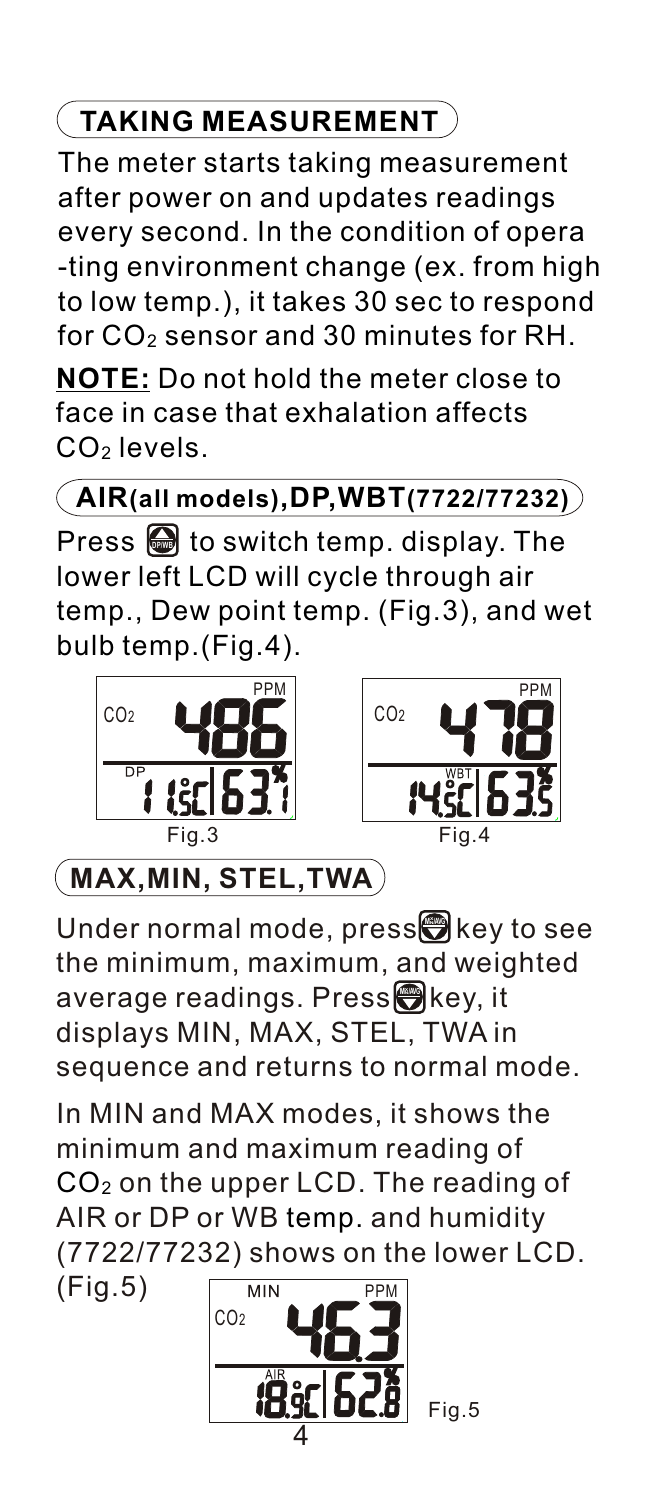In **STEL** and **TWA** modes, the upper LCD shows the weighted average of (STEL) and 8 hours(TWA). The lower  $CO<sub>2</sub>$  reading for the past 15 minutes LCD shows the current AIR, DP/WB temp. and humidity (7722/77232). (Fig.6)



#### **NOTE:**

- 1.If the meter is turned on for shorter than 15 minutes, the STEL value will be the weighted average of readings taken since power on. Same for the TWA value.
- 2.It takes at least 5 minutes to calculate the STEL and TWA value. The LCD shows "----" (Fig.7) during the first 5 minutes from power on.



# **ALARM & OUTPUT**

### **ALARM**

The meter features visible and audible alarm to give warnings when  $CO<sub>2</sub>$  concentration exceeds the limit. Users can set up 2 limits:

- 1. Upper limit: the alarm threshold requires air conditioning
- 2. Lower limit: to stop the alarm.
- (See page 7 **P1.0** to set the alarm limits).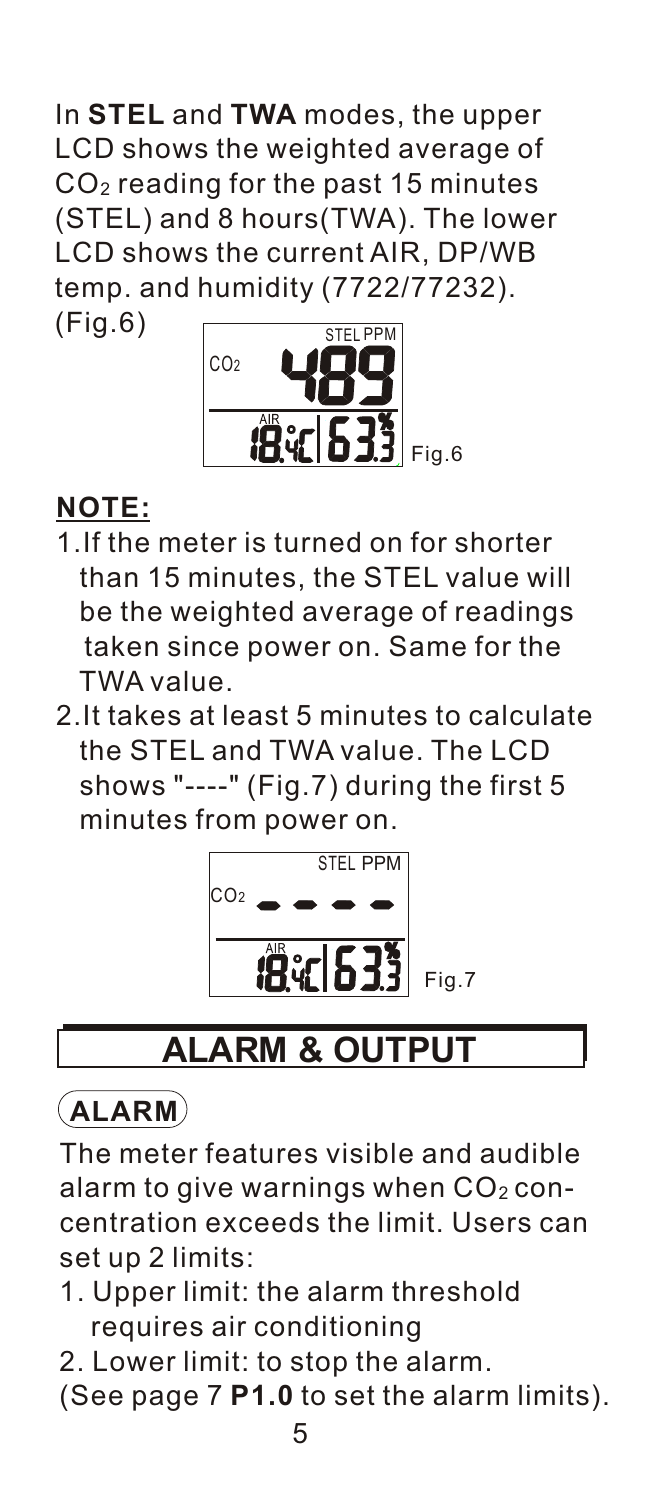It emits beeps (Abt.80dB) with blinking LED when CO<sub>2</sub> level goes over the upper limit. Beeps can be stopped by pressing any key or automatically stop when CO<sup>2</sup> reading falls below the lower limit.

If the beeper is temporarily shut, it will sound again when readings fall below the lower limit and then go over the upper limit again, or users press **a** key for more than 1 sec to activate it.

LED alarm keeps blinking when beeps are manually shut. It stops only when readings fall below the lower limit.

# **ALARM OUTPUT** Alarm Output RS232 daptor

The meter is designed with a relay  $\gamma$ to send output for further connection.

When CO<sub>2</sub> readings go over the upper limit and cause to alarm. The relay picks up automatically and send output. It can be connected to a ventilation system or activator for conditioning the air quality. The relay will drop out when CO<sup>2</sup> readings fall below the lower limit.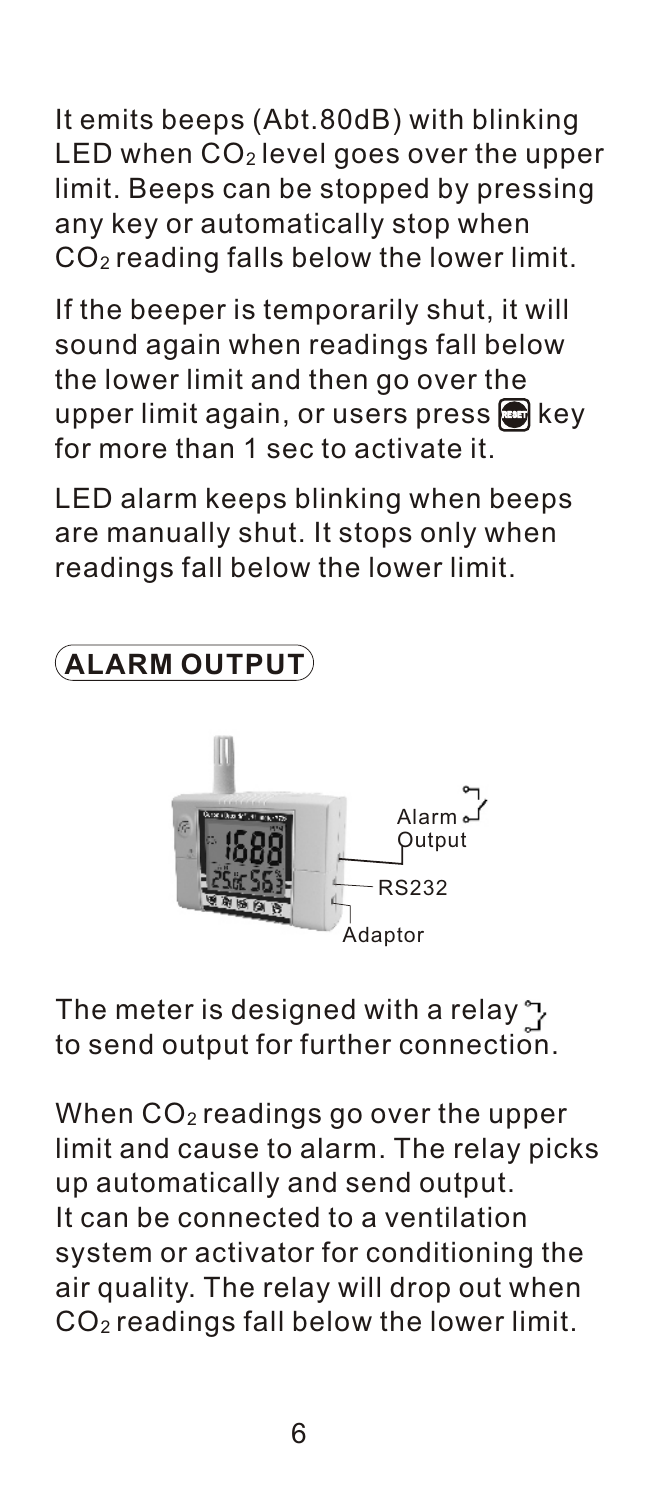# **SETUP**

**SET** Hold key under normal mode for **CAL ESC** To exit setup, press key in **P1.0**, **P3.0**, more than 1 sec to enter setup mode. or **P4.0** and it returns to normal mode.

#### **Note:**

**P2.0** is not applicable in these models but for future model with CO and  $CO<sub>2</sub>$ measurements.

#### **P1.0 CO<sup>2</sup> ALARM: UPPER&LOWER LIMITS**

**SET** Press key again to enter **P1.1** to set When entering setup mode, **P1.0** and "AL" (Fig.8) are displayed on the LCD. the  $CO<sub>2</sub>$  upper limit. The current setting value will be blinking on the LCD(Fig.9).



Fig. 8



**Press or C** key to increase the value **M / <sup>X</sup> N AVG** or key to decrease. Each press tunes 100ppm and the alarm range is from 100 to 9900ppm.

### *CAUTION:*

It's suggested to set up the alarm value within specification range that accuracy is ensured. The out of spec readings are only for reference and not suitable to use as alarm limits.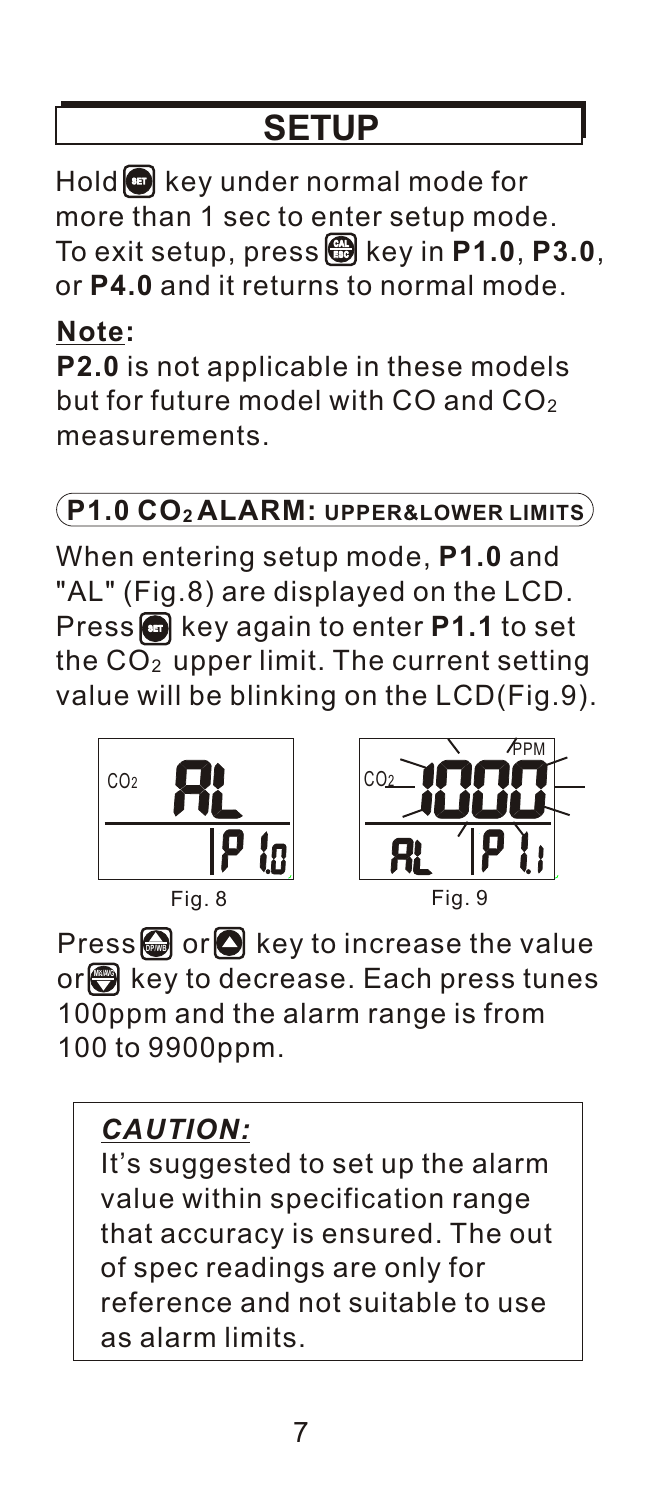**SET** key to enter **P1.2** (Fig. 10) to set the **SEC** key to save or **G** key without When the preferred value is set, press lower limit. After both settings are done, saving and return to **P1.0**.



**P3.0 TEMPERATURE SCALE**

**Press**  $\bigcirc$  key in **P1.0** to access **P3.0** to set up the temperature scale(Fig.11). **Press**  $\bullet$  key to enter **P3.1,** current setting of °C or °F would blinking on the lower LCD (Fig.12). Press or a key to switch °C or °F. Then press **@** key to save the setting or **@** without saving and return to **P3.0**.





### **P4.0 ABC SELECTION**

ABC (Automatic Baseline Calibration) is to implement baseline calibration to eliminate the zero drift of the infrared sensor. The ABC function default is on when turning on the meter. Users can disable it by following the procedure. **Press** in **P3.0** or **D** in **P1.0** to access **P4.0** to select the ABC function.(Fig.13).



Fig.13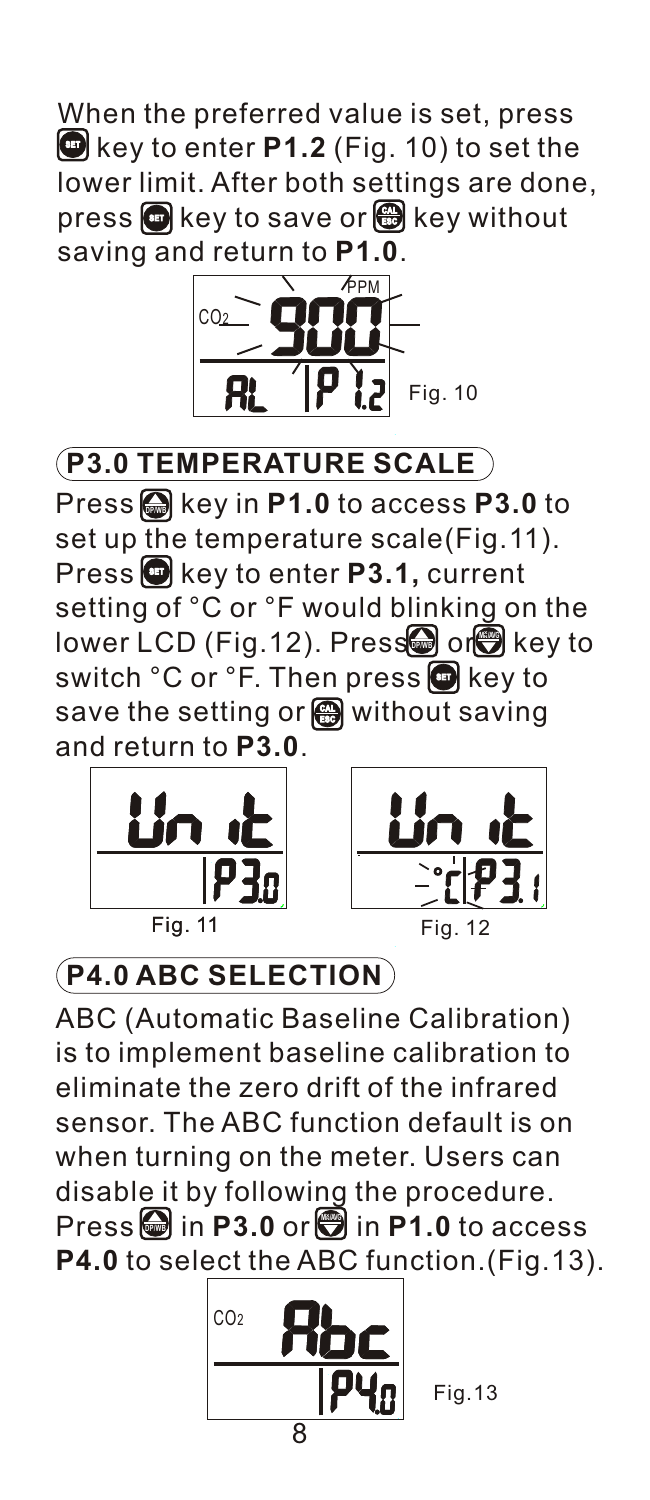**Press C** key enter **P4.1** with blinking "en" icon (Fig.14) on the lower LCD. To  $\blacksquare$  and the ABC function, press $\blacksquare$  or  $\blacksquare$ and "dis" blinks for choice (Fig.15). After the preferred selection is done, **p**ress  $\textcolor{red}{\textcircled{\tiny{\textsf{st}}}}$  key to save the setting or  $\textcolor{red}{\textcircled{\tiny{\textsf{st}}}}$ without saving and return to **P4.0**.





# **CO2 CALIBRATION**

The meter is calibrated at standard 400ppm CO<sub>2</sub> concentration in factory. It's suggested to do either ABC or manual calibration regularly to maintain the good accuracy.

#### **Note:**

When the accuracy becomes a concern after a long time usage or other special conditions, return to dealers for standard calibration.

### *CAUTION:*

- 1. Do not calibrate the meter in the air with unknown CO<sub>2</sub> level. Otherwise, it will be taken as 400 ppm and leads to inaccurate measurements.
- 2. When operating the meter in the closed indoor areas that are not ventilating, such as hospitals or offices with windows shut, be sure to disable the ABC function to prevent incorrect calibration.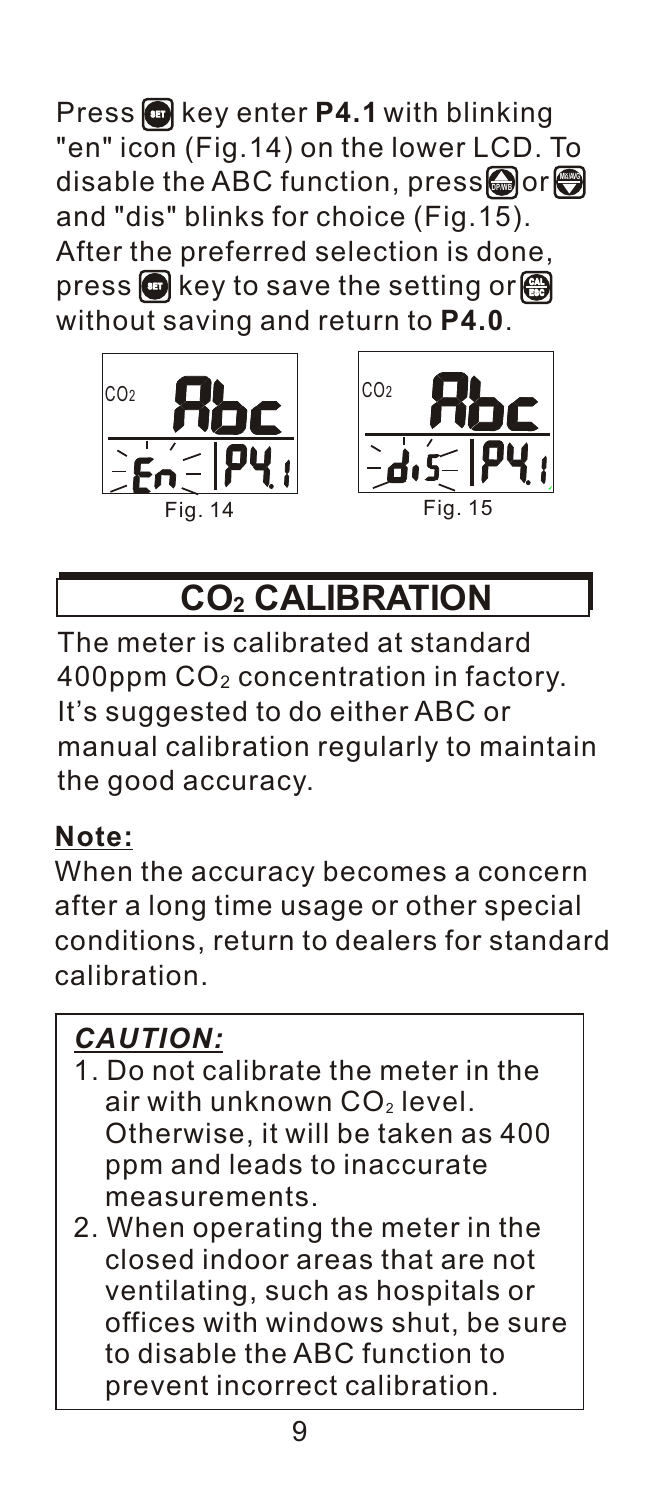#### **ABC (Automatic Baseline Calibration)**

ABC is to calibrate the meter at the minimum  $CO<sub>2</sub>$  reading detected during 7 days continuous monitoring (power on). It is supposed that the ventilating area can have fresh air with  $CO<sub>2</sub>$  level around 400ppm during a period of time. It's not suitable to implement ABC in the closed area with higher CO<sup>2</sup> level. The ABC default is on. To disable the function, please refer to **P4.0**. (See p.8)

### **Manual Calibration**

fresh air where  $CO<sub>2</sub>$  level is around 400 ppm. Do not calibrate in the places high CO2 concentration such as The manual calibration is suggested to be done in outdoor area with ventilating crowded with people or closed area with ventilating outlets or fireplaces.

Place the meter in the calibration site.  $\Gamma$ urn on the meter and hold  $\bigcirc$  and  $\bigcirc$ keys simultaneously to enter  $CO<sub>2</sub>$ calibration mode (Fig.16). 400ppm and "CAL" are blinking on the LCD while performing calibration.



Wait about 5 minutes until the blinking stops and the calibration is completed automatically and return to normal mode.

To abort the calibration, press **b** key for more than 1 sec.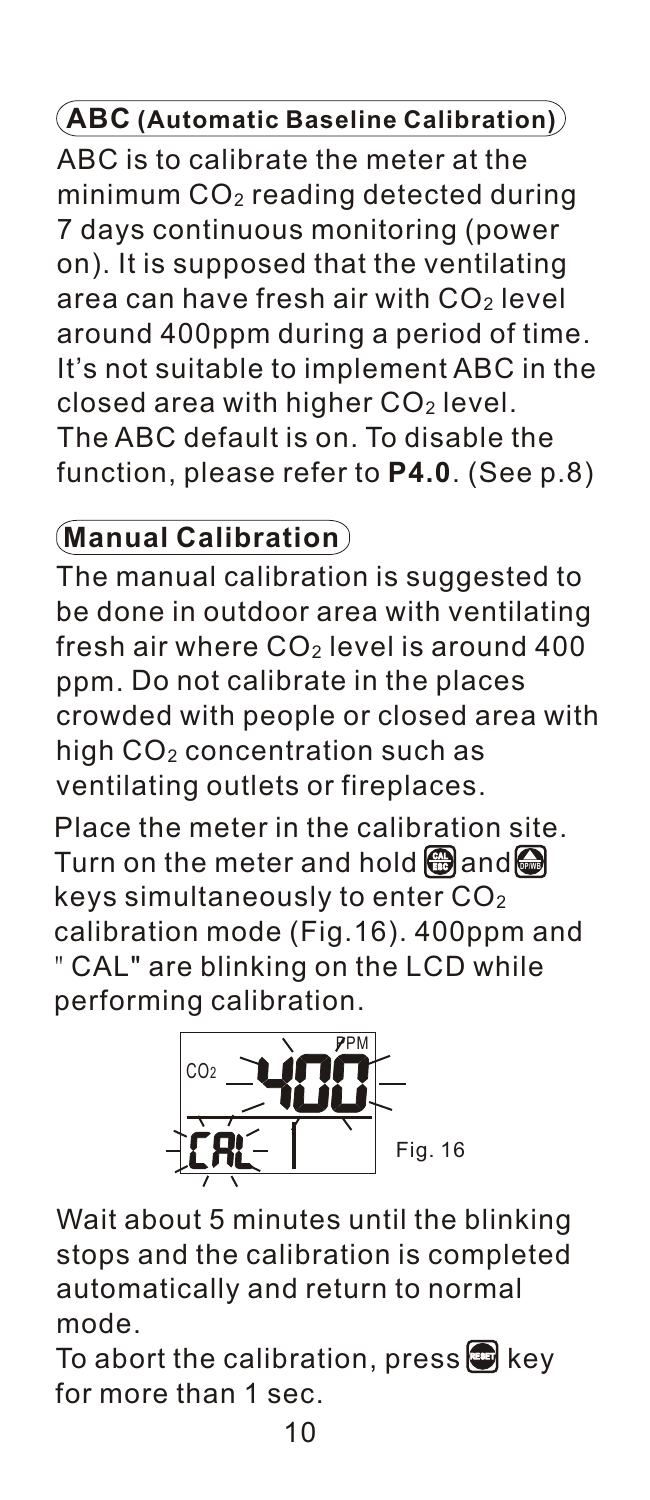# **RH CALIBRATION (7722/77232)**

The meter defaults to be calibrated the humidity with 33% and 75% salt solution. The ambient condition is recommended to be at 25°C and stable humidity (better to be close to the calibrating value). To stop calibration, hold **b** key for more than 1 sec at any time.

### *CAUTION:*

Do not calibrate the humidity without the default calibration salt. Otherwise, it will cause permanent damage. Contact the dealers for calibration salt or services.

### **33% calibration**

Plug the sensor probe into 33% salt  $\blacksquare$   $\blacksquare$   $\blacksquare$   $\blacksquare$   $\blacksquare$   $\blacksquare$   $\blacksquare$   $\blacksquare$   $\blacksquare$   $\blacksquare$   $\blacksquare$   $\blacksquare$   $\blacksquare$   $\blacksquare$   $\blacksquare$   $\blacksquare$   $\blacksquare$   $\blacksquare$   $\blacksquare$   $\blacksquare$   $\blacksquare$   $\blacksquare$   $\blacksquare$   $\blacksquare$   $\blacksquare$   $\blacksquare$   $\blacksquare$   $\blacksquare$   $\blacksquare$   $\blacksquare$   $\blacksquare$   $\blacksquare$ mode to enter 33% calibration (Fig.17). " CAL" icon and calibrating value (32.7% if at 25°C) are blinking on the LCD with current temp. at the left.

Meter is now calibrating, and will finish in about 60 minutes when " CAL" icon and humidity value stop blinking. (Fig.18)





Fig. 18

### **75% calibration**

11 After 33% calibration, plug the sensor probe into 75% salt bottle, then press **G** key to enter 75% calibration (Fig.19).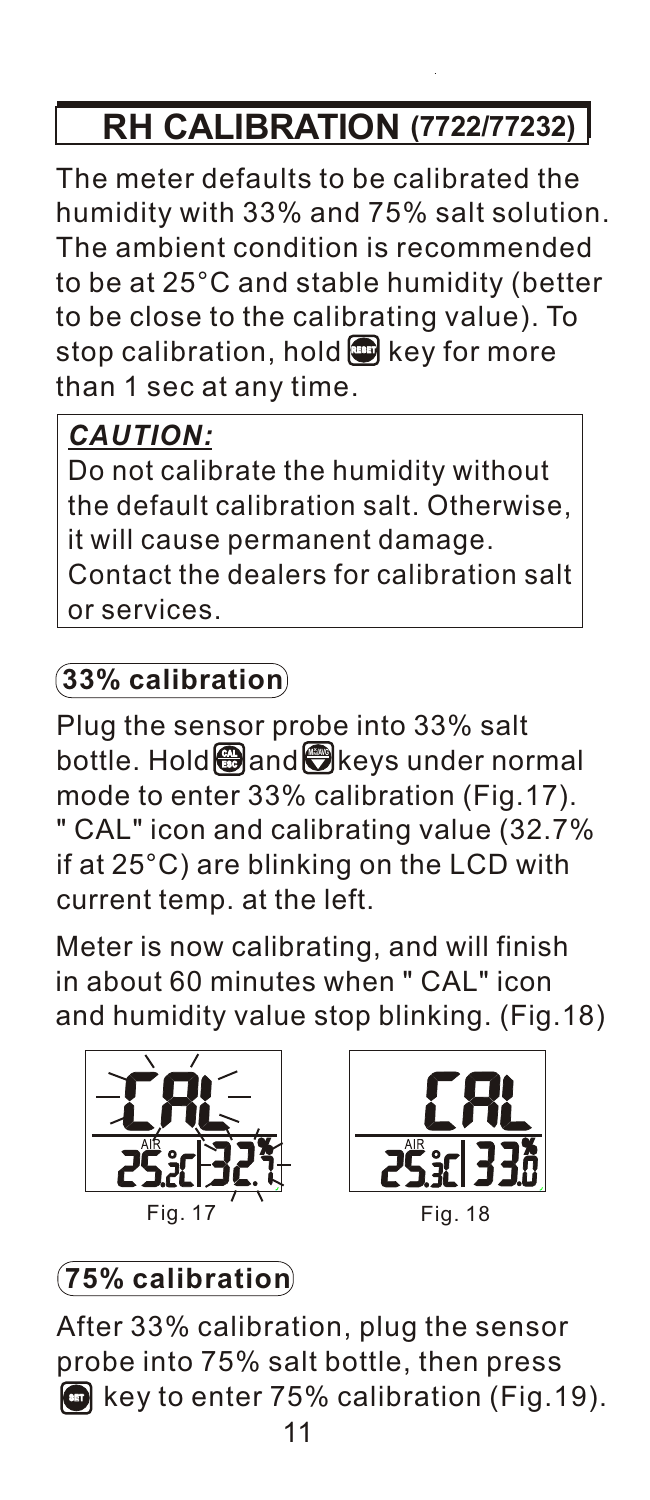

" CAL" icon and calibrating value (75.2% if at 25°C) are blinking on the LCD with current temp. at the left. Meter is now calibrating. Wait about 60 minutes until blinking stops, then calibration is completed and it returns to normal mode.

#### **NOTE:**

Users can also calibrate either point. **T**o calibrate 33% only, press  $\bigcirc$  key to exit when 33% calibration is completed.  $\Gamma$ o calibrate 75% only, press  $\bigcirc$  or  $\bigcirc$ key within 5 minutes while initializing 33% calibration. And it skips 33% and enters 75% calibration mode.

### **TROUBLE SHOOTING**

*? Can't power on* Check whether the adaptor is well plugged.

#### *? Slow response*

 Check whether the air flow channels on the rear were blocked.

#### *? Error messages*

- E01: CO<sub>2</sub> sensor damaged.
- E02: The value is under range.
- E03: The value is over range.
- E04: The original data error results in this error (RH, DP, WB)
- E07: Too low voltage to measure CO<sub>2</sub>. Check if the adaptor output is 12V.
- E11: Retry humidity calibration.
- E17: Retry CO<sub>2</sub> calibration.
- E31: Temperature sensor damaged.
- E34: Humidity sensor damaged.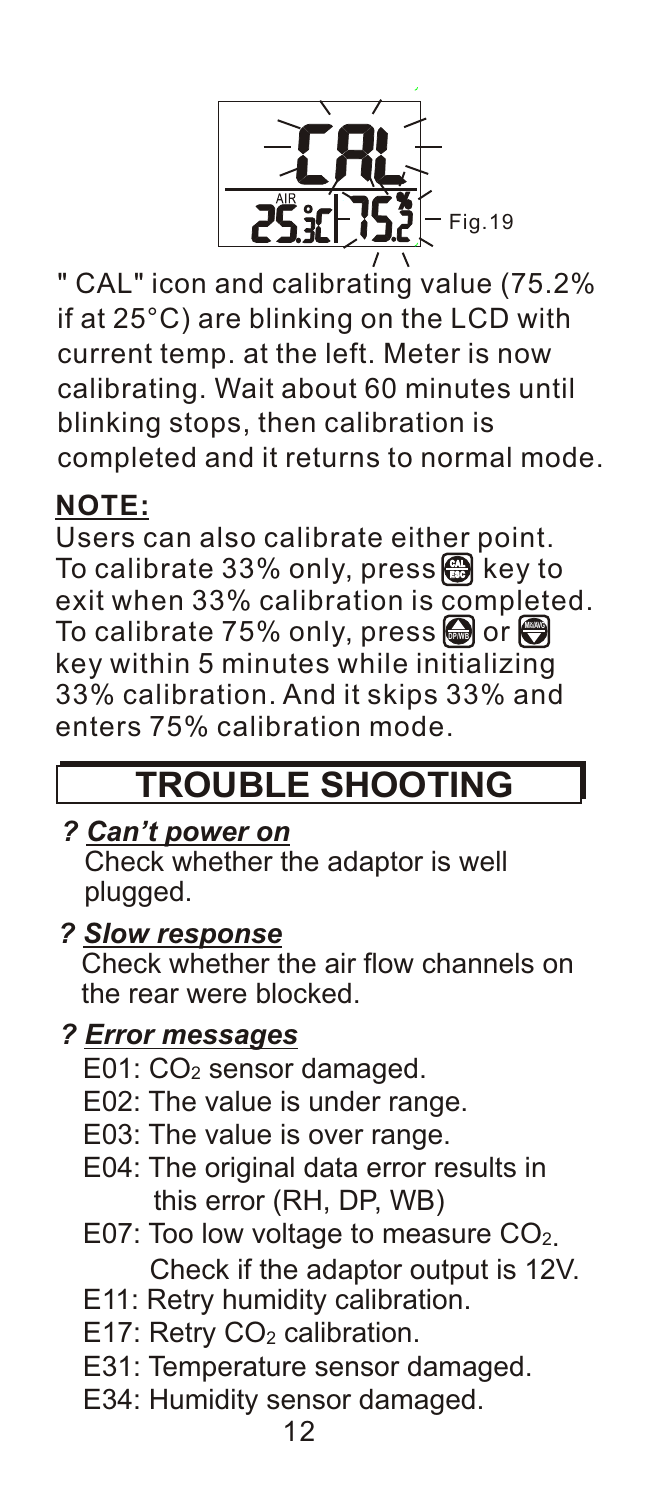### **PC CONNECTION**

The meter can link to PC for on-line logging and data analysis via RS232 interface and software.

The protocol is as follows.

**A.**9600 bps, 8 data bits, no parity.

**B.**Format (ASCII)

**Model 7721/77231**

 Cxxxxppm:Txxx.xC(F) LRC CRLF Description: \$CO2:Air LRC CRLF

#### **Model 7722/77232**

 Cxxxxppm:Txxx.xC(F):Hxx.x%: dxxx.xC(F):wxxx.xC(F) LRC CRLF Description: \$CO2:Air:RH:DP:WBT LRC CRLF

 **SPECIFICATION**

| <b>JELUIFIUAI IUN</b>                    |                |                                |               |  |
|------------------------------------------|----------------|--------------------------------|---------------|--|
|                                          |                |                                |               |  |
|                                          | 7722           |                                | 77232         |  |
|                                          |                |                                |               |  |
| 0~2000ppm                                |                | 0~5000ppm                      |               |  |
| 2001~9999(out of scale)                  |                | 5001~9999(out of scale)        |               |  |
| 1 ppm                                    |                | 1 ppm                          |               |  |
| ±50ppm±5%rdg(0~2000)                     |                | ±30ppm±5%rdg(0~5000)           |               |  |
| Not specified for out of scale           |                | Not specified for out of scale |               |  |
| +1.6% reading per kPa deviation from     |                |                                |               |  |
| normal pressure, 100kPa                  |                |                                |               |  |
|                                          |                |                                |               |  |
| -10.0~60.0°C (14~140°F)                  |                |                                |               |  |
| $0.1^{\circ}$ C/0.1 $^{\circ}$ F         |                |                                |               |  |
| $\pm 0.6^{\circ}$ C/ $\pm 0.9^{\circ}$ F |                |                                |               |  |
| <b>Humidity</b>                          |                |                                |               |  |
| N/A                                      | $0.0 - 99.9%$  | <b>N/A</b>                     | $0.0 - 99.9%$ |  |
| <b>N/A</b>                               | 0.1%           | <b>N/A</b>                     | 0.1%          |  |
| N/A                                      | ±3%(10~90%)    | <b>N/A</b>                     | ±3%(10~90%)   |  |
|                                          | $±5%$ (others) |                                | ±5%(others)   |  |
| 30 seconds                               |                |                                |               |  |
| 0~50°C, 0~95%RH (avoid condensation)     |                |                                |               |  |
| -20~60°C, 0~99%RH (avoid condensation)   |                |                                |               |  |
| 12V adaptor                              |                |                                |               |  |
|                                          | 7721           |                                | 77231         |  |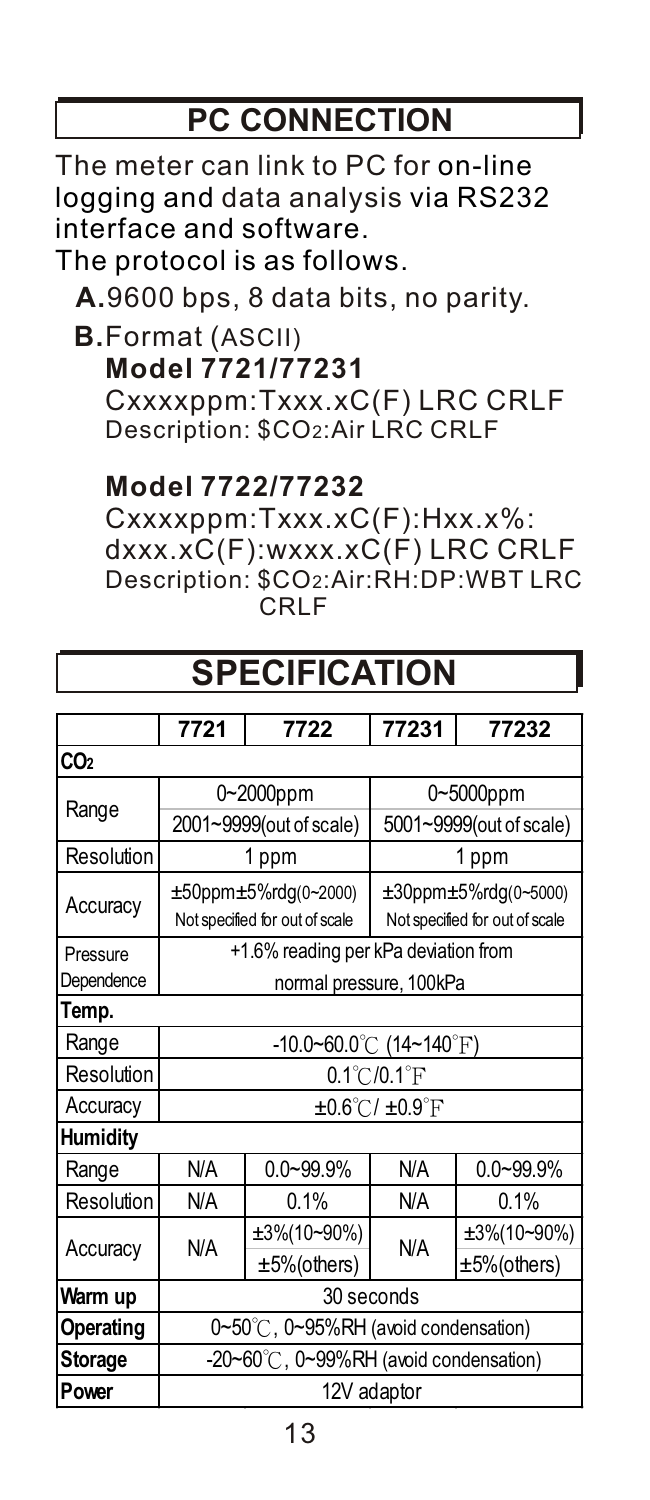# **WARRANTY**

The meter is warranted to be free from defects in material and workmanship for a period of one year from the date of purchase. This warranty covers normal operation and does not cover misuse, abuse, alteration, neglect, improper maintenance, or damage resulting from leaking batteries. Proof of purchase is required for warranty repairs. Warranty is void if the meter has been opened.

# **RETURN AUTHORIZATION**

Authorization must be obtained from the supplier before returning items for any reason. When requiring a RA (Return Authorization), please include data regarding the defective reason, the meters are to be returned along with good packing to prevent any damage in delivery and insured against possible damage or loss.

### **OTHER RELATED PRODUCTS**

Other related CO<sub>2</sub> products:

- a. Model  $7752$  portable Temp./ $CO<sub>2</sub>$  meter. general purpose.
- b. Model 77532 portable Temp./CO<sub>2</sub> meter, high performance.
- c. Model 7755 portable Temp./RH/CO<sub>2</sub> meter, general purpose.
- d. Model 77535 portable Temp./RH/CO<sub>2</sub> meter, high performance.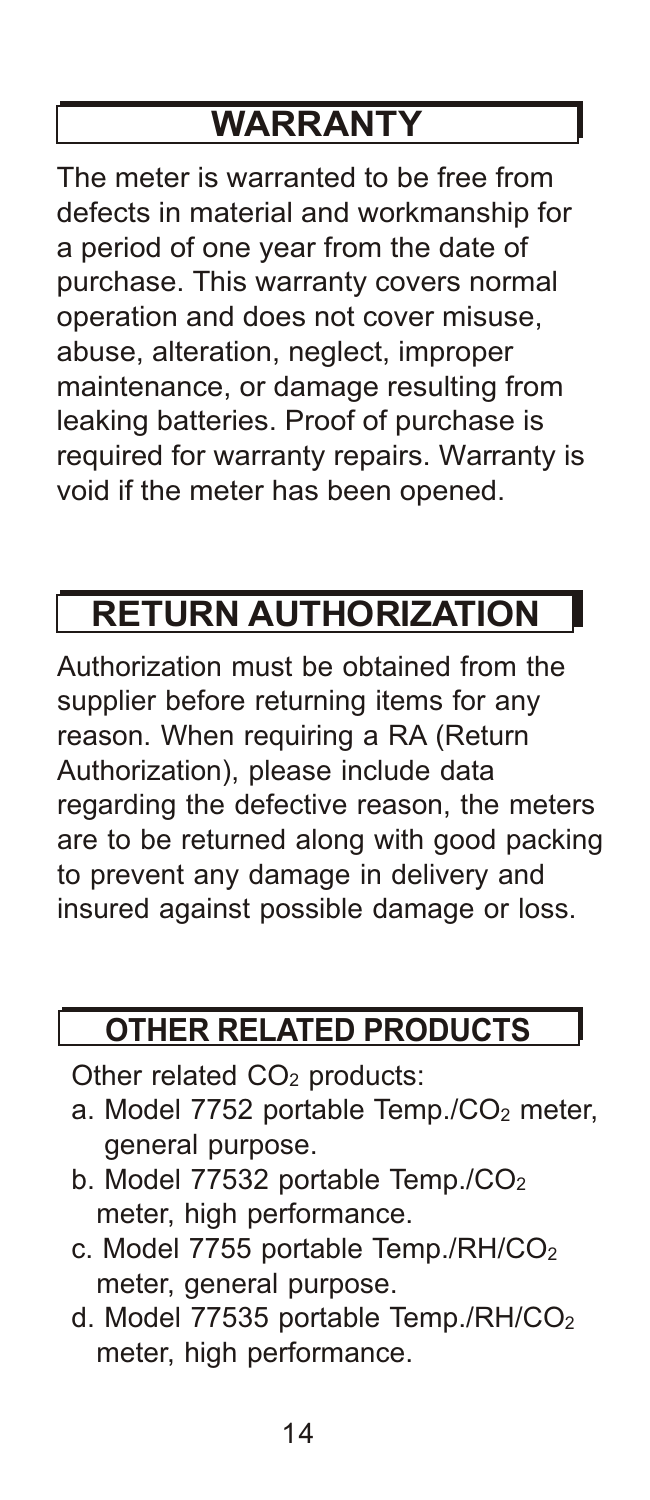# **CO2 LEVELS AND GUIDELINES**

#### **Non-Enforced Reference levels**

#### **NIOSH recommendations**

**250-350ppm**: normal outdoor ambient concentrations

**600ppm**: minimal air quality complaints **600-1000ppm**: less clearly interpreted

**1000ppm**: indicates inadequate ventilation; complaints such as headaches, fatigue and eye/throat irritation will be more widespread. 1000ppm should be used as an upper limit for indoor levels.

#### **EPA Taiwan:** 600ppm and 1000ppm

- **Type 1** indoor areas such as department stores, theaters, restaurants, libraries, the acceptable CO2 concentration of 8 hours avarge is 1000ppm.
- **Type 2** indoor areas with special requirements of good air quality such as schools, hospitals, day care centers, the suggested CO<sub>2</sub> level is 600ppm.

#### **Regulatory exposure limit**

**ASHRAE Standard 62-1989**: 1000ppm CO2 concentration in occupied building should not exceed 1000ppm.

**Building bulletin 101 (BB101)**: 1500ppm UK standards for schools say that CO2 at averaged over the whole day(i.e. 9am to 3.30 pm) should not exceed 1500ppm.

#### **OSHA**: 5000ppm

Time weighted average over five 8-hour work days should not exceed 5000ppm.

**Germany, Japan, Australia, UK...:** 5000ppm 8 hours weighted average in occupational exposure limit is 5000ppm.